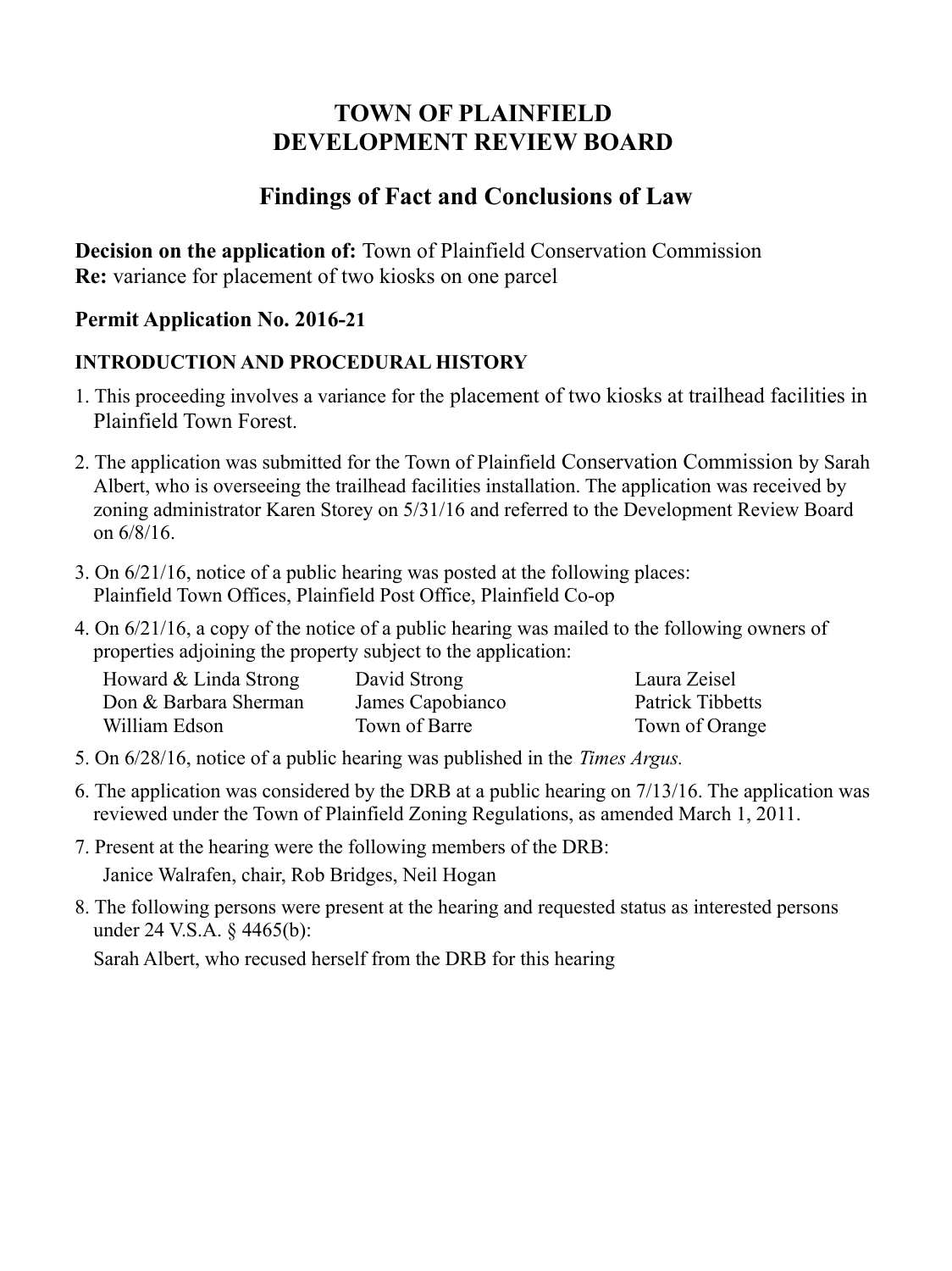#### **FINDINGS**

Based on the application, testimony, and exhibits the development review board makes the following findings:

- 1. The Town seeks a permit to place 2 freestanding signs at the Plainfield Town Forest.
- 2. The property is located at the ends of Gonyeau and Maxfield roads, tax map parcel no. 08- 012.000, and is owned by the Town of Plainfield. It is located in the **Forest & Agriculture** District as described on the Town of Plainfield Zoning Map on record at the town office and section **4.2** of the Zoning Regulations.
- 3. Section 3.6 (Signs in All Districts) of the Plainfield Zoning Regulations states under item 5: Only one free-standing sign shall be allowed per premises. Signage may appear on both sides of a freestanding sign.
- 4. The town wishes to place a freestanding sign at each trailhead parking area, at the end of Maxfield Rd. and at the end of the navigable portion of Gonyeau Rd. and requires a variance for the second sign. The signs will
- 5. Section 3.6 (Signs in All Districts) of the Plainfield Zoning Regulations states under item 6: A freestanding sign shall not exceed six square feet in total size, nor shall it exceed six feet in height.
- 6. Sarah Albert noted that the signs have not been built yet and that the dimensions can be adjusted to be no more than six square feet. Each of the freestanding signs will be one-sided, and be built using two 6" x 6" pressure-treated posts in the ground, exterior plywood, and a 1' x 6' angled plank on top to keep off rain. Each sign will display a map of the Town Forest, a holder for trail maps, a sign about Vermont trails information in general and safety in the woods, and an acknowledgement of the funding organization.
- 7. Since Maxfield Road is Class 3 and plowed in the winter, that trailhead facility will be accessible by vehicles year around. The trailhead on Gonyeau Road is located on a Class 4 section of the road that is not plowed in the winter. Furthermore, a section of Gonyeau Rd. is part of the VAST snowmobile network in the winter.
- 8. Stating that because the land is owned by the Town, the intent of the proposed signs is educational and informational, and the location does not allow it to be sufficiently marked from just one site, Bridges made a motion to approve the variance.